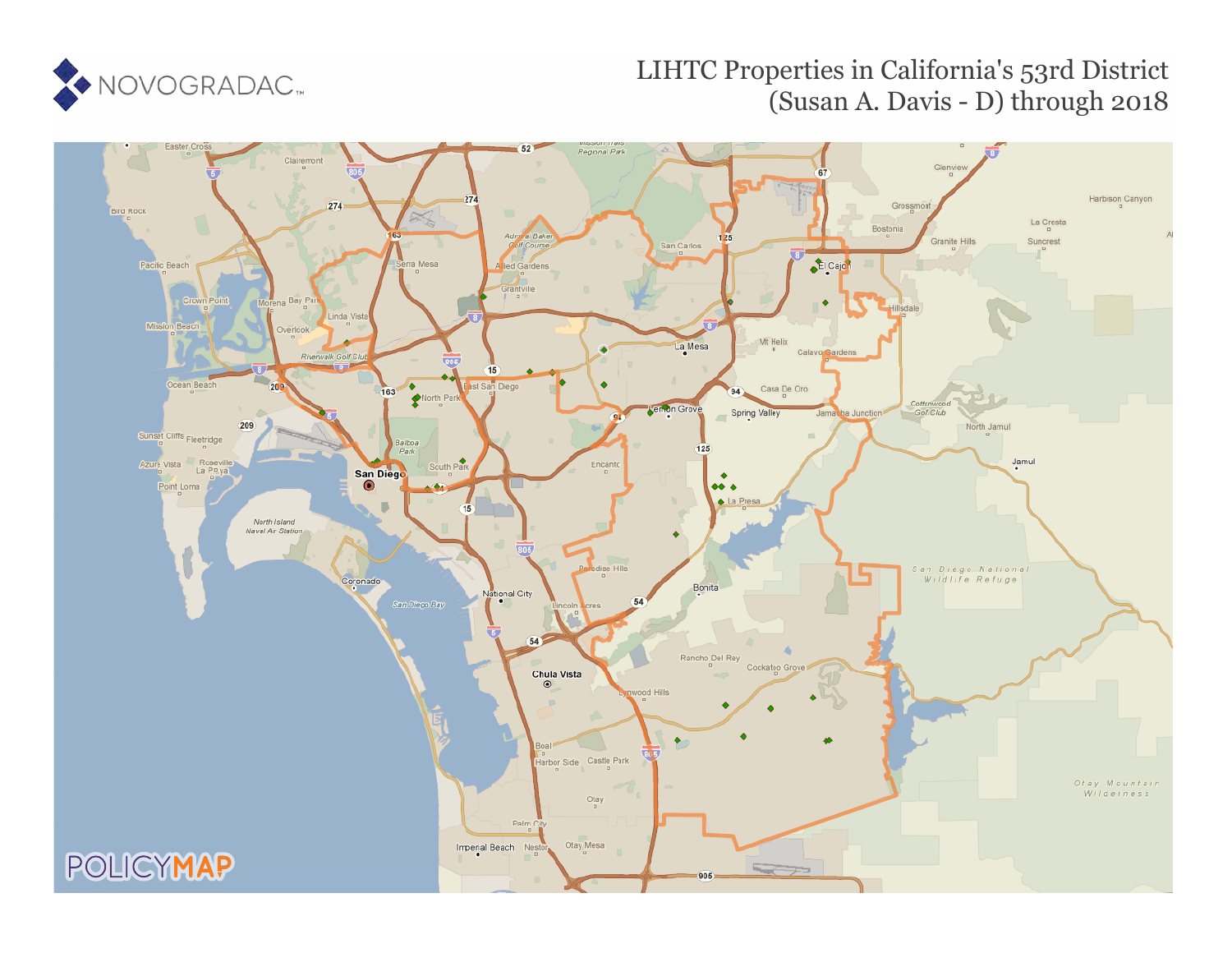| <b>Project Name</b>                               | <b>Address</b>                                 | City                          | <b>State</b> | <b>Zip Code</b> | <b>Nonprofit</b><br><b>Sponsor</b> | <b>Allocation</b><br>Year | Annual<br><b>Allocated</b><br><b>Amount</b> | in Service           | <b>Year Placed Construction</b><br><b>Type</b> | <b>Total</b><br><b>Units</b> | Low<br><b>Income</b><br><b>Units</b> | <b>Rent or</b><br>Income<br><b>Ceiling</b> | <b>Credit</b><br><b>Percentag Exempt</b><br>$\bullet$ | Tax-<br><b>Bond</b> | <b>HUD Multi-</b><br><b>Family</b><br><b>Financing/Rent</b><br>al Assistance |
|---------------------------------------------------|------------------------------------------------|-------------------------------|--------------|-----------------|------------------------------------|---------------------------|---------------------------------------------|----------------------|------------------------------------------------|------------------------------|--------------------------------------|--------------------------------------------|-------------------------------------------------------|---------------------|------------------------------------------------------------------------------|
| <b>LAUREL VILLAGE</b><br><b>APTS</b>              | 909 LESLIE RD EL CAJON                         |                               | CA           | 92020           | No                                 | 1999                      | \$51,967                                    | 1999                 | Acquisition and<br>Rehab                       | 41                           | $33\,$                               | 60% AMGI                                   | 30%<br>present<br>value                               | Yes                 |                                                                              |
| TERESINA AT LOMAS 1250 SANTA<br><b>VERDES</b>     | <b>CORA AVE</b>                                | <b>CHULA VISTA</b>            | CA           | 91913           | No                                 | 1998                      | \$258,869                                   | 1999                 | New Construction                               | 91                           | 88                                   | <b>50% AMGI</b>                            | 30%<br>present<br>value                               | Yes                 |                                                                              |
| <b>SOUTH BAY</b><br>COMMUNITY VILLAS RITA E       | 1325 SANTA                                     | <b>CHULA VISTA</b>            | CA           | 91913           | No                                 | 2001                      | \$1,191,527                                 | 2003                 | <b>New Construction</b>                        | 271                          | 269                                  | 60% AMGI                                   | 30 %<br>present<br>value                              | Yes                 |                                                                              |
| NEW PALACE HOTEL                                  | 1814 FIFTH<br><b>AVE</b>                       | <b>SAN DIEGO</b>              | CA           | 92101           | No                                 | 1989                      | \$245,555                                   | 1991                 | Acquisition and<br>Rehab                       | 80                           | 80                                   | 60% AMGI                                   | 70%<br>present<br>value                               | No                  |                                                                              |
| PARK VILLAS                                       | 4238 54TH PL SAN DIEGO                         |                               | CA           | 92115           | No                                 | 1999                      | \$435,949                                   | 2000                 | Acquisition and<br>Rehab                       | 166                          | 164                                  | 60% AMGI                                   | 30%<br>present<br>value                               | Yes                 |                                                                              |
| <b>VILLA SERENA APTS</b>                          | $1201\,\mathrm{MEDICAL}$ CHULA VISTA CTR DR    |                               | CA           | 91911           | No                                 | 1999                      | \$279,942                                   | 2000                 | <b>New Construction</b>                        | 132                          | 131                                  | 60% AMGI                                   | 30%<br>present<br>value                               | Yes                 |                                                                              |
| <b>MISSION TERRACE</b><br>APTS                    | 10210 SAN<br><b>DIEGO</b><br><b>MISSION RD</b> | <b>SAN DIEGO</b>              | CA           | 92108           | No                                 | 1993                      | \$772,785                                   | 1995                 | <b>New Construction</b>                        | 77                           | 76                                   | 60% AMGI                                   | 70%<br>present<br>value                               | No                  |                                                                              |
| <b>CHAMBERS SENIOR</b><br>RESIDENCES (SITE A) WAY | <b>360 LINDA</b>                               | <b>EL CAJON</b>               | CA           | 92020           |                                    | 2011                      | \$0\$                                       | Insufficient<br>Data | Not Indicated                                  | 49                           | $\mathbf 0$                          |                                            | Not<br>Indicated                                      |                     |                                                                              |
| <b>MESA COMMONS</b>                               | $6470\,$ EL CAJON $\,$ SAN DIEGO BLVD          |                               | CA           | 92115           |                                    | 2012                      | \$0\$                                       | Insufficient<br>Data | Not Indicated                                  | 77                           | $\mathbf 0$                          |                                            | Not<br>Indicated                                      |                     |                                                                              |
| JAMACHA GLEN APTS 8890<br>JAMACHA RD              |                                                | SPRING VALLEY CA              |              | 91977           | $\mathbf{N}\mathbf{o}$             | 2000                      | \$553,280                                   | 2000                 | <b>New Construction</b>                        | 52                           | 43                                   | 60% AMGI                                   | 70%<br>present<br>value                               | No                  |                                                                              |
| <b>SAN MARTIN DE</b><br>PORRES APTS               | RD                                             | 9119 JAMACHA SPRING VALLEY CA |              | 91977           | Yes                                | 1998                      | \$219,730                                   | 2000                 | <b>New Construction</b>                        | 116                          | 115                                  | 60% AMGI                                   | 70%<br>present<br>value                               | No                  |                                                                              |
| GOLDEN VILLA APTS 3355 ELM ST                     |                                                | <b>SAN DIEGO</b>              | CA           | 92102           | No                                 | 1996                      | \$268,643                                   | 1997                 | <b>New Construction</b>                        | 32                           | 32                                   | 60% AMGI                                   | 70%<br>present<br>value                               | No                  |                                                                              |
| 26TH ST APTS                                      | 801 26TH ST                                    | <b>SAN DIEGO</b>              | CA           | 92102           | No                                 | 1988                      | \$30,232                                    | 1988                 | Acquisition and<br>Rehab                       | ${\bf 8}$                    | ${\bf 8}$                            | 50% AMGI                                   | 70%<br>present<br>value                               | No                  |                                                                              |

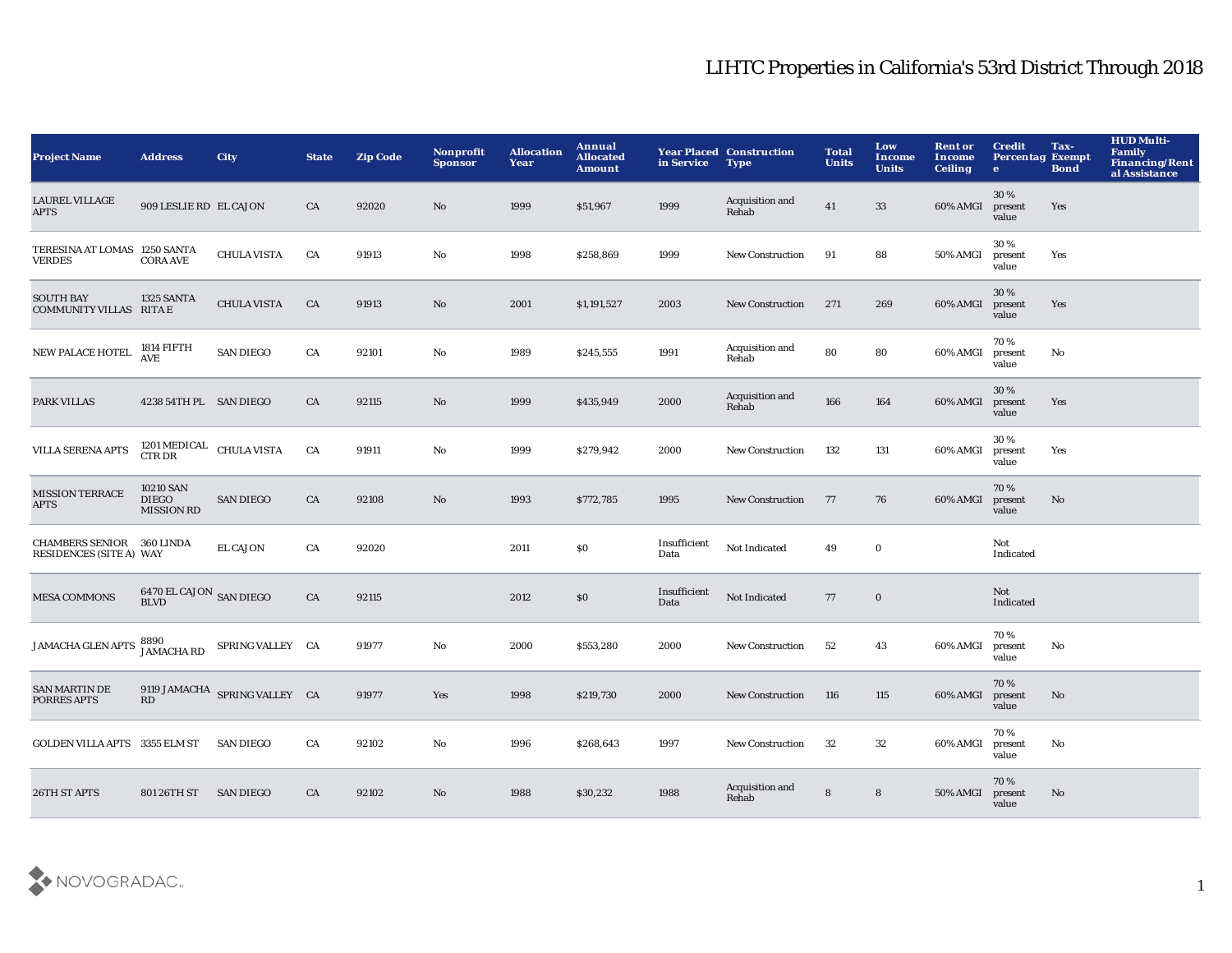| <b>Project Name</b>                                        | <b>Address</b>                        | <b>City</b>                   | <b>State</b> | <b>Zip Code</b> | Nonprofit<br><b>Sponsor</b> | <b>Allocation</b><br>Year | Annual<br><b>Allocated</b><br><b>Amount</b> | in Service | <b>Year Placed Construction</b><br><b>Type</b> | <b>Total</b><br><b>Units</b> | Low<br><b>Income</b><br><b>Units</b> | <b>Rent or</b><br>Income<br><b>Ceiling</b> | <b>Credit</b><br><b>Percentag Exempt</b><br>$\bullet$ | Tax-<br><b>Bond</b> | <b>HUD Multi-</b><br><b>Family</b><br><b>Financing/Rent</b><br>al Assistance |
|------------------------------------------------------------|---------------------------------------|-------------------------------|--------------|-----------------|-----------------------------|---------------------------|---------------------------------------------|------------|------------------------------------------------|------------------------------|--------------------------------------|--------------------------------------------|-------------------------------------------------------|---------------------|------------------------------------------------------------------------------|
| VISTA DE ORO                                               | 2787 E ST                             | <b>SAN DIEGO</b>              | CA           | 92102           | No                          | 1989                      | \$120,301                                   | 1989       | Acquisition and<br>Rehab                       | $2\sqrt{2}$                  | 22                                   | 60% AMGI                                   | 70%<br>present<br>value                               | No                  |                                                                              |
| SPRING VALLEY APTS $^{8885}_{ST}$ ORVILLE SPRING VALLEY CA |                                       |                               |              | 91977           | $\mathbf{N}\mathbf{o}$      | 2002                      | \$172,968                                   | 2002       | Acquisition and<br>Rehab                       | 60                           | 58                                   | 60% AMGI                                   | 30%<br>present<br>value                               | Yes                 |                                                                              |
| CORDOVA VILLAGE                                            | 1280 E J ST                           | <b>CHULA VISTA</b>            | CA           | 91910           | $\mathbf {No}$              | 1997                      | \$151,176                                   | 1998       | <b>New Construction</b>                        | 40                           | 39                                   | 60% AMGI                                   | 30%<br>present<br>value                               | Yes                 |                                                                              |
| PINEWOOD APTS                                              | 241<br>WISCONSIN<br>AVE               | <b>EL CAJON</b>               | CA           | 92020           | No                          | 1997                      | \$55,613                                    | 1998       | Acquisition and<br>Rehab                       | ${\bf 55}$                   | 55                                   | 60% AMGI                                   | 30 %<br>present<br>value                              | Yes                 |                                                                              |
| <b>TALMADGE</b><br><b>GATEWAY</b>                          | 4422 EUCLID<br><b>AVENUE</b>          | <b>SAN DIEGO</b>              | CA           | 92115           | No                          | 2015                      | \$874,877                                   | 2017       | <b>New Construction</b>                        | 60                           | 59                                   | 60% AMGI                                   | 70%<br>present<br>value                               |                     | Yes                                                                          |
| RENAISSANCE AT<br><b>NORTH PARK</b><br><b>SENIOR APTS</b>  | 4330 30TH ST SAN DIEGO                |                               | CA           | 92104           | $\mathbf{N}\mathbf{o}$      | 2003                      | \$1,309,844                                 | 2006       | <b>New Construction</b>                        | 96                           | 94                                   | 50% AMGI                                   | 70%<br>present<br>value                               | No                  |                                                                              |
| <b>TALMADGE SENIOR</b><br>VILLAGE                          | 5252 EL CAJON SAN DIEGO<br>BLVD       |                               | ${\rm CA}$   | 92115           | $\mathbf{No}$               | 2004                      | \$1,296,283                                 | 2006       | <b>New Construction</b>                        | 91                           | 90                                   | 50% AMGI                                   | 70%<br>present<br>value                               | No                  |                                                                              |
| VILLAGE GREEN APTS $^{4140}_{DR}$ BONILLO SAN DIEGO        |                                       |                               | ${\rm CA}$   | 92115           |                             | 2009                      | \$660,845                                   | 2010       | Acquisition and<br>Rehab                       | 93                           | $\bf{92}$                            | 60% AMGI                                   | 30%<br>present<br>value                               | Yes                 |                                                                              |
| THE LANDINGS II                                            | 1764 JAVA WAY CHULA VISTA             |                               | CA           | 91915           | $\mathbf{No}$               | 2010                      | \$2,107,945                                 | 2011       | New Construction                               | 143                          | 141                                  | 60% AMGI                                   | 30%<br>present<br>value                               | Yes                 |                                                                              |
| <b>ALABAMA MANOR</b><br><b>APTS</b>                        | $3836$ ALABAMA $\,$ SAN DIEGO $\,$ ST |                               | ${\rm CA}$   | 92104           | $\mathbf{N}\mathbf{o}$      | 2006                      | \$262,930                                   | 2007       | Acquisition and<br>Rehab                       | 67                           | 66                                   | 60% AMGI                                   | 30%<br>present<br>value                               | Yes                 |                                                                              |
| SPRING VILLA APTS                                          | RD                                    | 8768 JAMACHA SPRING VALLEY CA |              | 91977           | No                          | 2006                      | \$788,338                                   | 2007       | Acquisition and<br>Rehab                       | 136                          | 135                                  | 60% AMGI                                   | 30%<br>present<br>value                               | Yes                 |                                                                              |
| <b>KEY LARGO APTS</b>                                      | 380 N<br><b>MOLLISON</b><br>AVE       | <b>EL CAJON</b>               | CA           | 92021           | Yes                         | 2011                      | \$748,544                                   | 2012       | Acquisition and<br>Rehab                       | 132                          | 130                                  | 60% AMGI                                   | 30%<br>present<br>value                               | Yes                 | Yes                                                                          |
| <b>FLORIDA STREET</b><br>APTS                              | 3795 FLORIDA SAN DIEGO<br><b>ST</b>   |                               | CA           | 92104           | Yes                         | 2011                      | \$1,040,322                                 | 2012       | <b>New Construction</b>                        | 83                           | 82                                   | 60% AMGI                                   | 30%<br>present<br>value                               | Yes                 | No                                                                           |

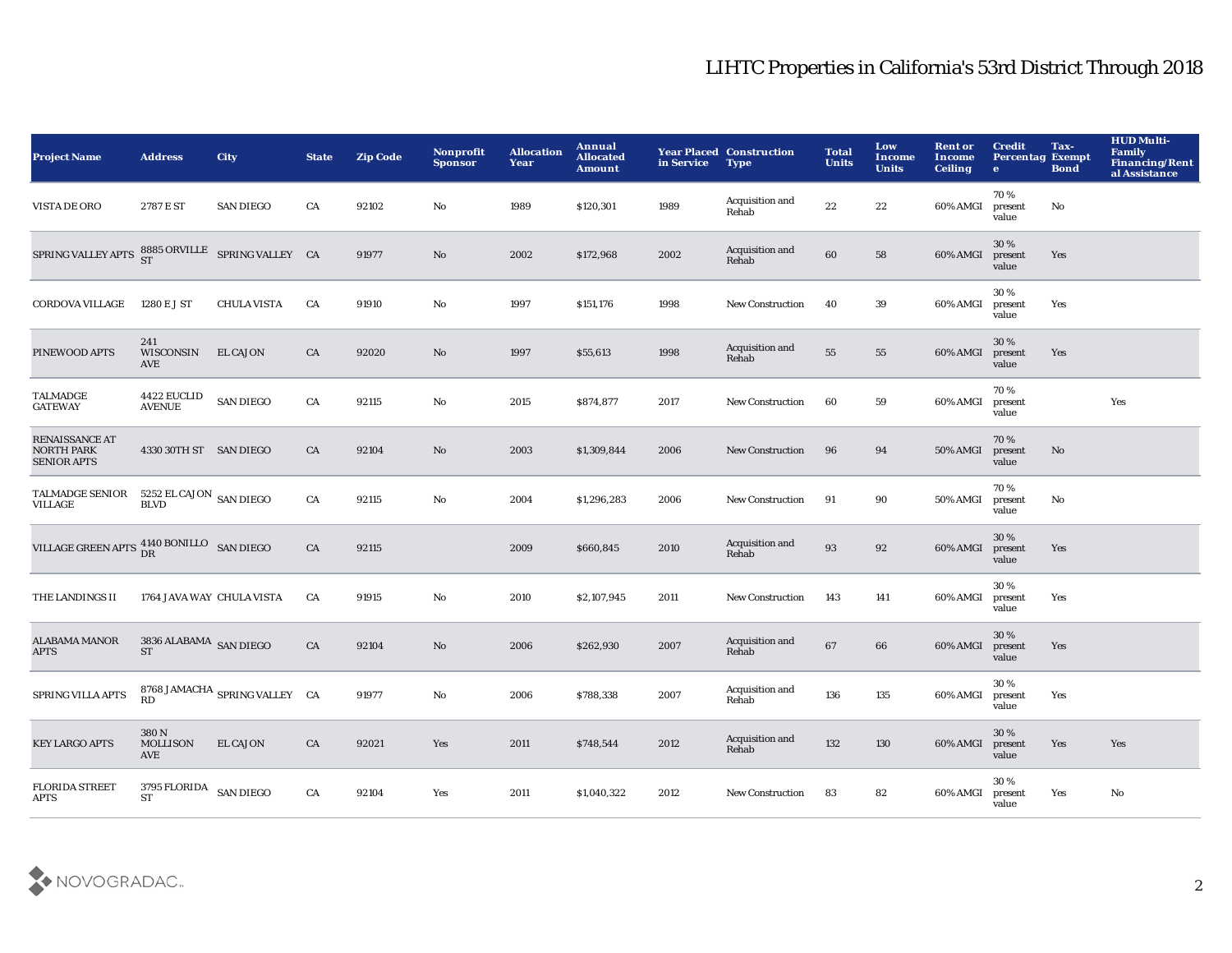| <b>Project Name</b>                      | <b>Address</b>                                    | City               | <b>State</b> | <b>Zip Code</b> | Nonprofit<br><b>Sponsor</b> | <b>Allocation</b><br>Year | Annual<br><b>Allocated</b><br>Amount | in Service | <b>Year Placed Construction</b><br><b>Type</b> | <b>Total</b><br><b>Units</b> | Low<br><b>Income</b><br><b>Units</b> | <b>Rent or</b><br>Income<br><b>Ceiling</b> | <b>Credit</b><br><b>Percentag Exempt</b><br>$\bullet$ | Tax-<br><b>Bond</b> | <b>HUD Multi-</b><br><b>Family</b><br><b>Financing/Rent</b><br>al Assistance |
|------------------------------------------|---------------------------------------------------|--------------------|--------------|-----------------|-----------------------------|---------------------------|--------------------------------------|------------|------------------------------------------------|------------------------------|--------------------------------------|--------------------------------------------|-------------------------------------------------------|---------------------|------------------------------------------------------------------------------|
| <b>MISSION APTS</b>                      | 1825 HANCOCK SAN DIEGO<br><b>ST</b>               |                    | CA           | 92110           | No                          | 2011                      | \$863,565                            | 2012       | <b>New Construction</b>                        | 85                           | 84                                   | 60% AMGI                                   | 30%<br>present<br>value                               | Yes                 | No                                                                           |
| <b>GEORGIA STREET</b><br>APT             | 4105 GEORGIA SAN DIEGO<br><b>ST</b>               |                    | CA           | 92103           | $\rm No$                    | 2010                      | \$402,943                            | 2012       | <b>New Construction</b>                        | 31                           | 30                                   | 60% AMGI                                   | 30%<br>present<br>value                               | Yes                 | No                                                                           |
| THE LANDINGS                             | $2122$ BURDOCK $\,$ CHULA VISTA WAY               |                    | CA           | 91915           |                             | 2007                      | \$1,204,191                          | 2008       | <b>New Construction</b>                        | 92                           | 91                                   | 60% AMGI                                   | 30%<br>present<br>value                               | Yes                 |                                                                              |
| ARBOR TERRACE<br>(SAN DIEGO)             | $3693\,$ FLORIDA $\,$ SAN DIEGO $\,$<br><b>ST</b> |                    | CA           | 92104           | $\rm No$                    | 2006                      | \$1,913,651                          | 2009       | New Construction                               | 71                           | 69                                   | 60% AMGI                                   | 70%<br>present<br>value                               | No                  |                                                                              |
| <b>BOULEVARD APTS</b>                    | $3137\,$ EL CAJON $\,$ SAN DIEGO BLVD             |                    | CA           | 92104           |                             | 2007                      | \$445,870                            | 2009       | <b>New Construction</b>                        | 24                           | 23                                   | 60% AMGI                                   | 30%<br>present<br>value                               | Yes                 |                                                                              |
| <b>SOLTERRA</b>                          | 151 CHAMBERS EL CAJON<br><b>ST</b>                |                    | CA           | 92020           | $\mathbf{N}\mathbf{o}$      | 2011                      | \$529,355                            | 2013       | <b>New Construction</b>                        | 49                           | 48                                   | 60% AMGI                                   | 70%<br>present<br>value                               | No                  | No                                                                           |
| <b>CITRON COURT</b>                      | 7385<br><b>BROADWAY</b>                           | LEMON GROVE CA     |              | 91945           | $\mathbf{N}\mathbf{o}$      | 2007                      | \$772,530                            | 2009       | <b>New Construction</b>                        | 36                           | 35                                   | 60% AMGI                                   | 70%<br>present<br>value                               | No                  |                                                                              |
| <b>RANCHO BUENA</b><br><b>VISTA APTS</b> | <b>2155 CORTE</b><br><b>VIS</b>                   | <b>CHULA VISTA</b> | CA           | 91915           | $\rm No$                    | 2005                      | \$1,139,735                          | 2005       | <b>New Construction</b>                        | 150                          | 149                                  | 60% AMGI                                   | 30%<br>present<br>value                               | Yes                 |                                                                              |
| <b>MEADOWBROOK</b><br><b>APARTMENTS</b>  | 7844<br><b>PARADISE</b><br><b>VALLEY ROAD</b>     | <b>SAN DIEGO</b>   | CA           | 92139           | $\mathbf{N}\mathbf{o}$      | 2013                      | \$2,548,069                          | 2013       | Acquisition and<br>Rehab                       | 448                          | 443                                  | 60% AMGI                                   | 30%<br>present<br>value                               | Yes                 | Yes                                                                          |
| <b>CAMPINA COURT</b><br><b>APTS</b>      | 9000 CAMPINA LA MESA<br>DR                        |                    | CA           | 91942           | $\mathbf{N}\mathbf{o}$      | 1993                      | \$286,575                            | 2014       | Acquisition and<br>Rehab                       | 60                           | 59                                   | 60% AMGI                                   | 30%<br>present<br>value                               | Yes                 | No                                                                           |
| <b>CITRONICA TWO</b>                     | 7701 N AVE                                        | LEMON GROVE CA     |              | 91945           | $\mathbf{N}\mathbf{o}$      | 2012                      | \$1,369,385                          | 2014       | New Construction                               | 80                           | 79                                   | 60% AMGI                                   | 70%<br>present<br>value                               | No                  | No                                                                           |
| <b>CITRONICA ONE</b>                     | 7775 N AVE                                        | LEMON GROVE CA     |              | 91945           | Yes                         | 2011                      | \$859,864                            | 2013       | <b>New Construction</b>                        | 56                           | 55                                   | 60% AMGI                                   | 70%<br>present<br>value                               | No                  | Yes                                                                          |
| <b>MESA COMMONS</b><br><b>APARTMENTS</b> | 6470 EL CAJON SAN DIEGO<br>BLVD.                  |                    | CA           | 92115           | No                          | 2012                      | \$1,586,107                          | 2014       | <b>New Construction</b>                        | 78                           | 77                                   | 60% AMGI                                   | 70%<br>present<br>value                               | No                  | No                                                                           |